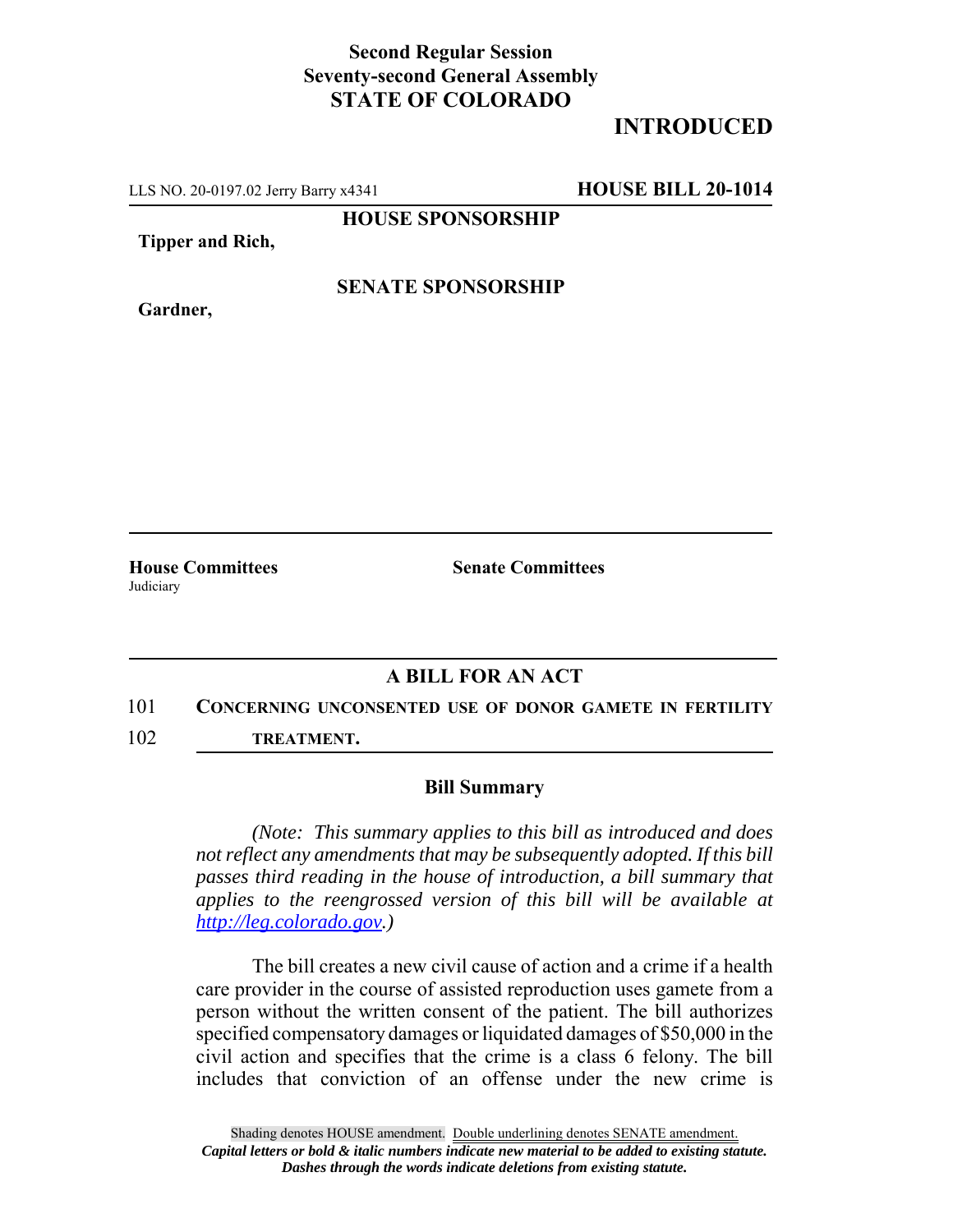unprofessional conduct under the licensing to practice medicine.

| $\mathbf{1}$   | Be it enacted by the General Assembly of the State of Colorado:  |
|----------------|------------------------------------------------------------------|
| $\overline{2}$ | <b>SECTION 1.</b> In Colorado Revised Statutes, add 13-21-131 as |
| 3              | follows:                                                         |
| $\overline{4}$ | 13-21-131. Civil liability for misuse of gamete - definitions.   |
| 5              | (1)<br>AS USED IN THIS SECTION, UNLESS THE CONTEXT OTHERWISE     |
| 6              | <b>REQUIRES:</b>                                                 |
| 7              | (a) "ASSISTED REPRODUCTION" MEANS A METHOD OF CAUSING            |
| 8              | PREGNANCY THROUGH MEANS OTHER THAN BY SEXUAL INTERCOURSE.        |
| 9              | "ASSISTED REPRODUCTION" INCLUDES, BUT IS NOT LIMITED TO:         |
| 10             | (I) INTRAUTERINE OR INTRACERVICAL INSEMINATION;                  |
| 11             | (II) DONATION OF EGGS OR SPERM;                                  |
| 12             | (III) DONATION OF EMBRYOS;                                       |
| 13             | (IV) IN VITRO FERTILIZATION AND EMBRYO TRANSFER; AND             |
| 14             | (V) INTRACYTOPLASMIC SPERM INJECTION.                            |
| 15             | "GAMETE" MEANS A CELL CONTAINING A HAPLOID<br>(b)                |
| 16             | COMPLEMENT OF DNA THAT HAS THE POTENTIAL TO FORM AN EMBRYO       |
| 17             | WHEN COMBINED WITH ANOTHER GAMETE. SPERM AND EGGS ARE            |
| 18             | GAMETES. A GAMETE MAY CONSIST OF NUCLEAR DNA FROM ONE HUMAN      |
| 19             | BEING COMBINED WITH THE CYTOPLASM, INCLUDING CYTOPLASMIC DNA,    |
| 20             | OF ANOTHER HUMAN BEING.                                          |
| 21             | (c) "HEALTH CARE PROVIDER" MEANS ANY INDIVIDUAL WHO IS           |
| 22             | AUTHORIZED TO PRACTICE SOME COMPONENT OF THE HEALING ARTS BY     |
| 23             | LICENSE, CERTIFICATE, OR REGISTRATION PURSUANT TO TITLE 12.      |
| 24             | (2) ANY OF THE FOLLOWING MAY BRING AN ACTION AGAINST A           |
| 25             | HEALTH CARE PROVIDER WHO, IN THE COURSE OF PERFORMING OR         |
|                |                                                                  |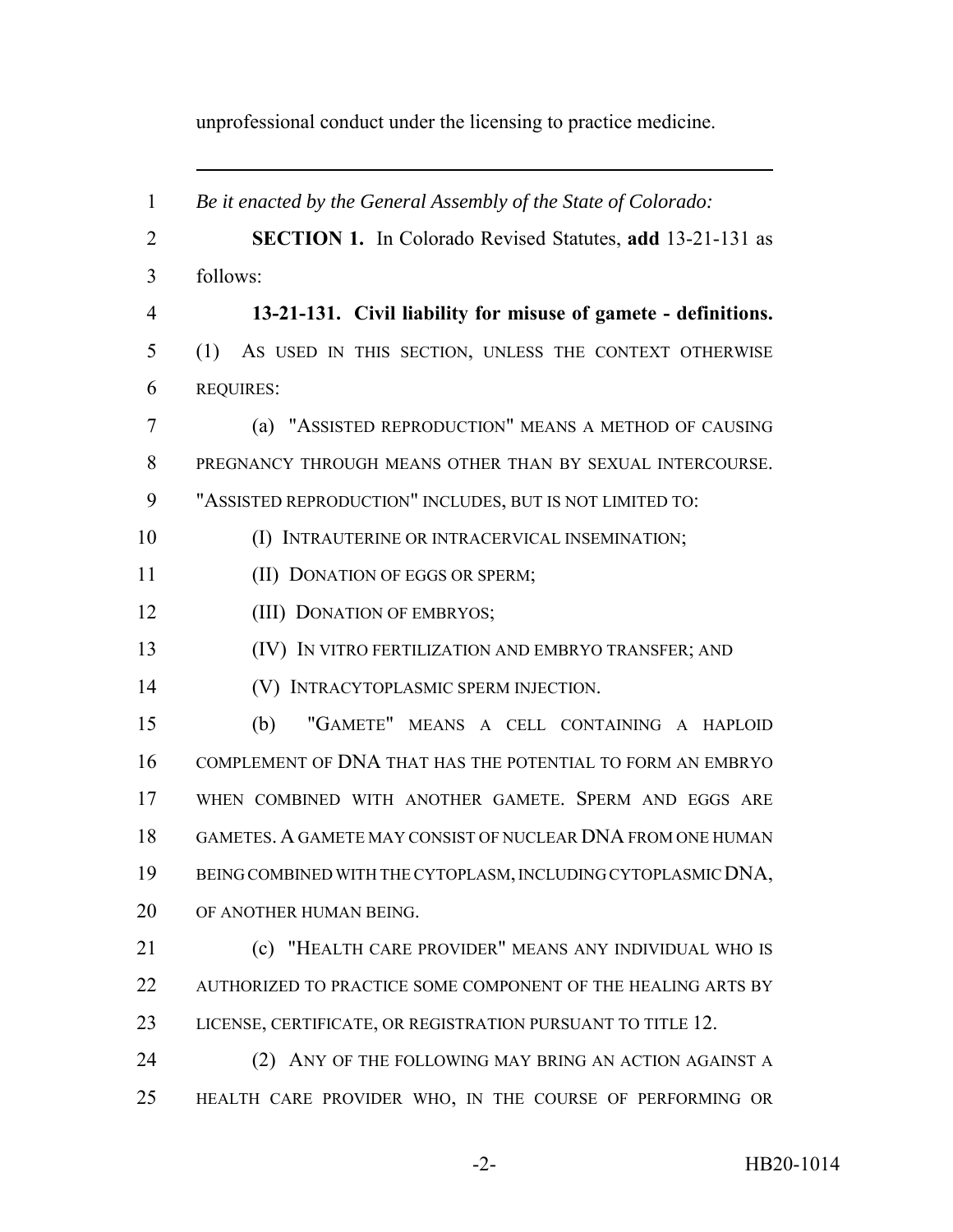ASSISTING AN ASSISTED REPRODUCTION PROCEDURE ON A PATIENT, KNOWINGLY USES GAMETE FROM A DONOR THAT THE PATIENT DID NOT EXPRESSLY CONSENT TO THE USE OF THAT DONOR'S GAMETE: (a) A PATIENT WHO GIVES BIRTH TO A CHILD AFTER BEING TREATED THROUGH ASSISTED REPRODUCTION BY THE HEALTH CARE PROVIDER; (b) A SPOUSE OF A PATIENT DESCRIBED IN SUBSECTION (2)(a) OF THIS SECTION; 8 (c) A SURVIVING SPOUSE OF A PATIENT DESCRIBED IN SUBSECTION 9 (2)(a) OF THIS SECTION; OR 10 (d) A CHILD BORN AS A RESULT OF THE ACTIONS OF THE HEALTH CARE PROVIDER. (3) A PLAINTIFF WHO PREVAILS IN AN ACTION PURSUANT TO THIS SECTION IS ENTITLED TO REASONABLE ATTORNEY FEES AND EITHER: (a) ALL DAMAGES REASONABLY NECESSARY TO COMPENSATE THE PLAINTIFF FOR ANY INJURIES SUFFERED AS A RESULT OF THE HEALTH CARE PROVIDER'S ACTIONS, INCLUDING BUT NOT LIMITED TO EMOTIONAL OR MENTAL DISTRESS; OR (b) LIQUIDATED DAMAGES OF FIFTY THOUSAND DOLLARS. (4) A PERSON WHO BRINGS AN ACTION PURSUANT TO SUBSECTION (2) OF THIS SECTION HAS A SEPARATE CAUSE OF ACTION FOR EACH CHILD 21 BORN AS THE RESULT OF THE ASSISTED REPRODUCTION PROCEDURE. 22 (5) NOTHING IN THIS SECTION PROHIBITS A PERSON FROM PURSUING ANY OTHER REMEDY PROVIDED BY LAW. **SECTION 2.** In Colorado Revised Statutes, 13-80-102.5, **amend** (3) introductory portion; and **add** (3)(e) as follows: **13-80-102.5. Limitation of actions - medical or health care.** (3) The limitation of actions provided in subsection (1) of this section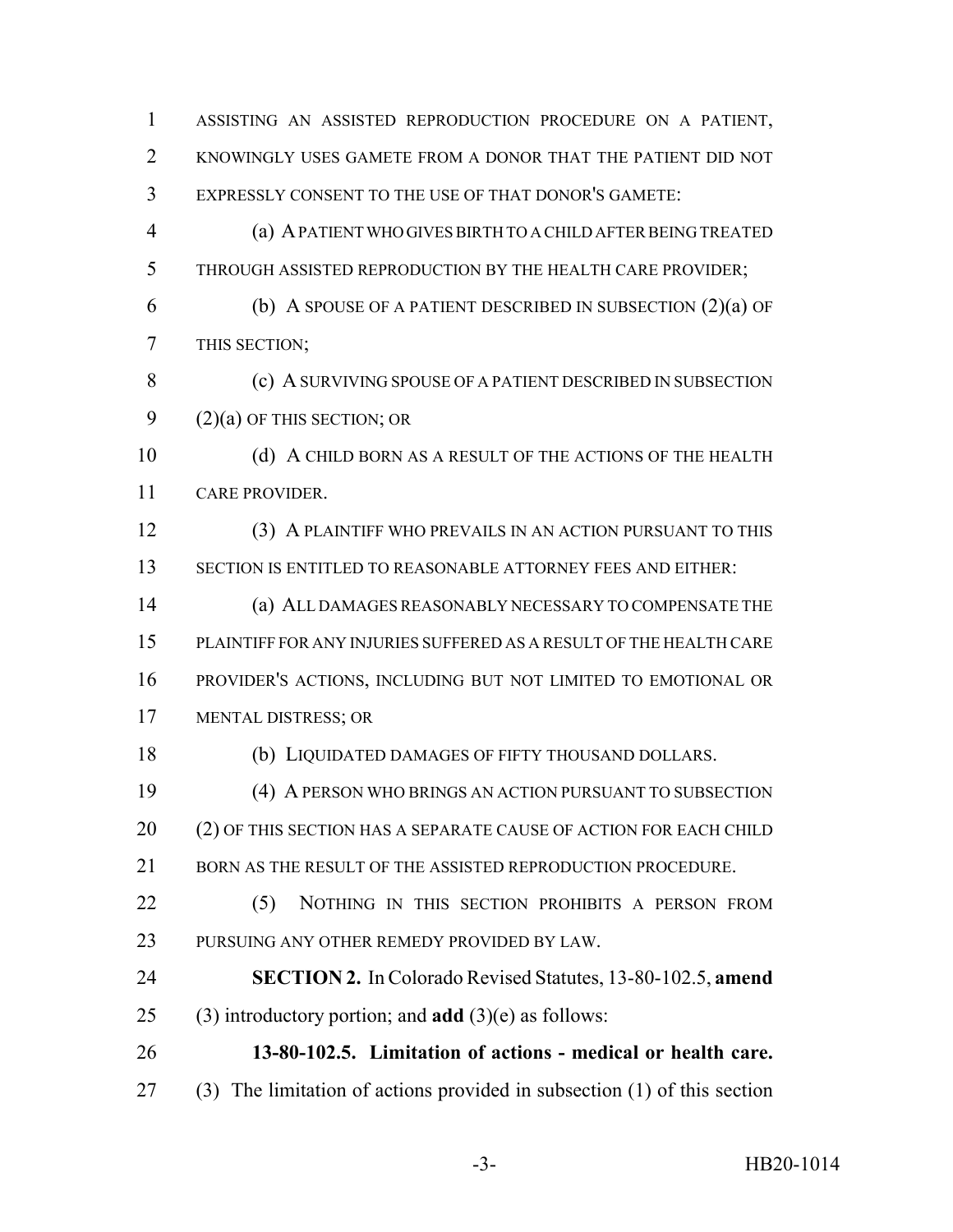1 shall DOES not apply under the following circumstances:

 (e) IF THE CLAIM ARISES AGAINST A HEALTH CARE PROVIDER PURSUANT TO SECTION 13-21-131.

 **SECTION 3.** In Colorado Revised Statutes, **add** 18-13-131 as follows:

 **18-13-131. Misuse of gamete - definitions.** (1) A HEALTH CARE PROVIDER COMMITS MISUSE OF GAMETE IF THE HEALTH CARE PROVIDER KNOWINGLY TREATS OR ASSISTS IN THE TREATMENT OF A PATIENT THROUGH ASSISTED REPRODUCTION BY USING THE HEALTH CARE PROVIDER'S OWN GAMETE WITHOUT THE PATIENT'S INFORMED WRITTEN CONSENT TO TREATMENT USING THE HEALTH CARE PROVIDER'S GAMETE.

(2) MISUSE OF GAMETE IS A CLASS 6 FELONY.

 (3) AS USED IN THIS SECTION, UNLESS THE CONTEXT OTHERWISE REQUIRES:

 (a) "ASSISTED REPRODUCTION" MEANS A METHOD OF CAUSING PREGNANCY THROUGH MEANS OTHER THAN BY SEXUAL INTERCOURSE.

"ASSISTED REPRODUCTION" INCLUDES, BUT IS NOT LIMITED TO:

(I) INTRAUTERINE OR INTRACERVICAL INSEMINATION;

- (II) DONATION OF EGGS OR SPERM;
- 20 (III) DONATION OF EMBRYOS;

21 (IV) IN VITRO FERTILIZATION AND EMBRYO TRANSFER; AND

(V) INTRACYTOPLASMIC SPERM INJECTION.

 (b) "GAMETE" MEANS A CELL CONTAINING A HAPLOID COMPLEMENT OF DNA THAT HAS THE POTENTIAL TO FORM AN EMBRYO WHEN COMBINED WITH ANOTHER GAMETE. SPERM AND EGGS ARE GAMETES. A GAMETE MAY CONSIST OF NUCLEAR DNA FROM ONE HUMAN BEING COMBINED WITH THE CYTOPLASM, INCLUDING CYTOPLASMIC DNA,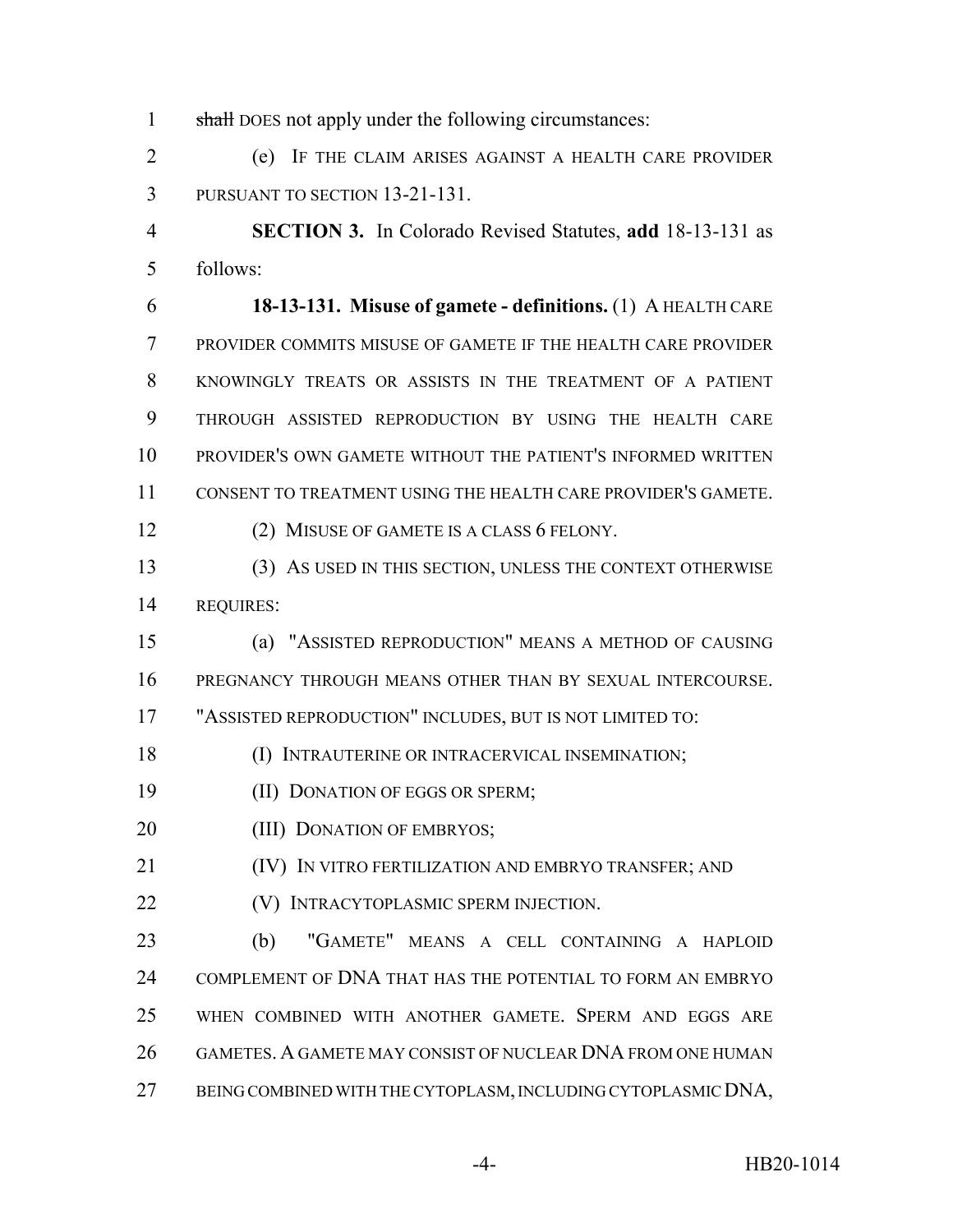OF ANOTHER HUMAN BEING.

 (c) "HEALTH CARE PROVIDER" MEANS ANY INDIVIDUAL WHO IS AUTHORIZED TO PRACTICE SOME COMPONENT OF THE HEALING ARTS BY LICENSE, CERTIFICATE, OR REGISTRATION PURSUANT TO TITLE 12.

 **SECTION 4.** In Colorado Revised Statutes, 12-240-121, **add** 6  $(1)(gg)$  as follows:

 **12-240-121. Unprofessional conduct - definitions.** (1) "Unprofessional conduct" as used in this article 240 means:

 (gg) ANY CONVICTION OF AN OFFENSE UNDER SECTION 18-13-131. FOR PURPOSES OF THIS SUBSECTION (1)(gg), "CONVICTION" INCLUDES THE ENTRY OF A PLEA OF GUILTY OR NOLO CONTENDERE OR THE IMPOSITION OF A DEFERRED SENTENCE.

 **SECTION 5. Potential appropriation.** Pursuant to section 2-2-703, C.R.S., any bill that results in a net increase in periods of imprisonment in state correctional facilities must include an appropriation of money that is sufficient to cover any increased capital construction, any operational costs, and increased parole costs that are the result of the bill 18 for the department of corrections in each of the first five years following the effective date of the bill. Because this act may increase periods of imprisonment, this act may require a five-year appropriation.

 **SECTION 6. Act subject to petition - effective date - applicability.** (1) This act takes effect at 12:01 a.m. on the day following the expiration of the ninety-day period after final adjournment of the general assembly (August 5, 2020, if adjournment sine die is on May 6, 2020); except that, if a referendum petition is filed pursuant to section 1 (3) of article V of the state constitution against this act or an item, section, or part of this act within such period, then the act, item, section, or part